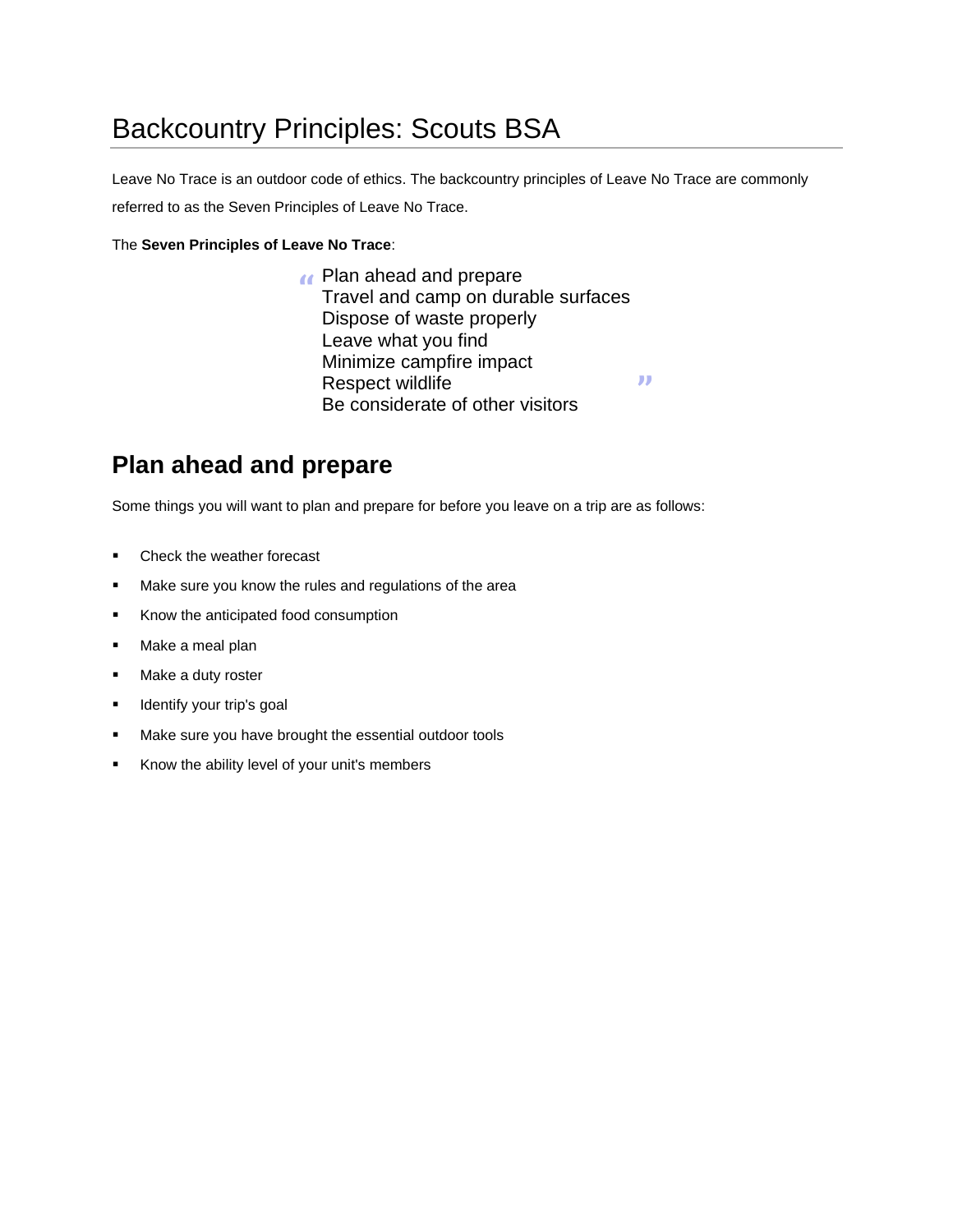

### **Tr[avel](https://creativecommons.org/licenses/by-nc-sa/3.0/) and camp on durable surfaces**

Prepare correctly for different types of terrain.

- Rock, gravel
	- Very durable
	- Can tolerate repeated trampling
- Snow
	- **·** The effect of trampling is temporary, making it a good surface
	- Make sure you have dressed correctly
- Vegetation
	- Vegetation varies in sturdiness
	- **EXE** Select areas with sparse vegetation
- Desert puddles/mud holes
	- Do not walk through these. Water is a precious resource in the desert.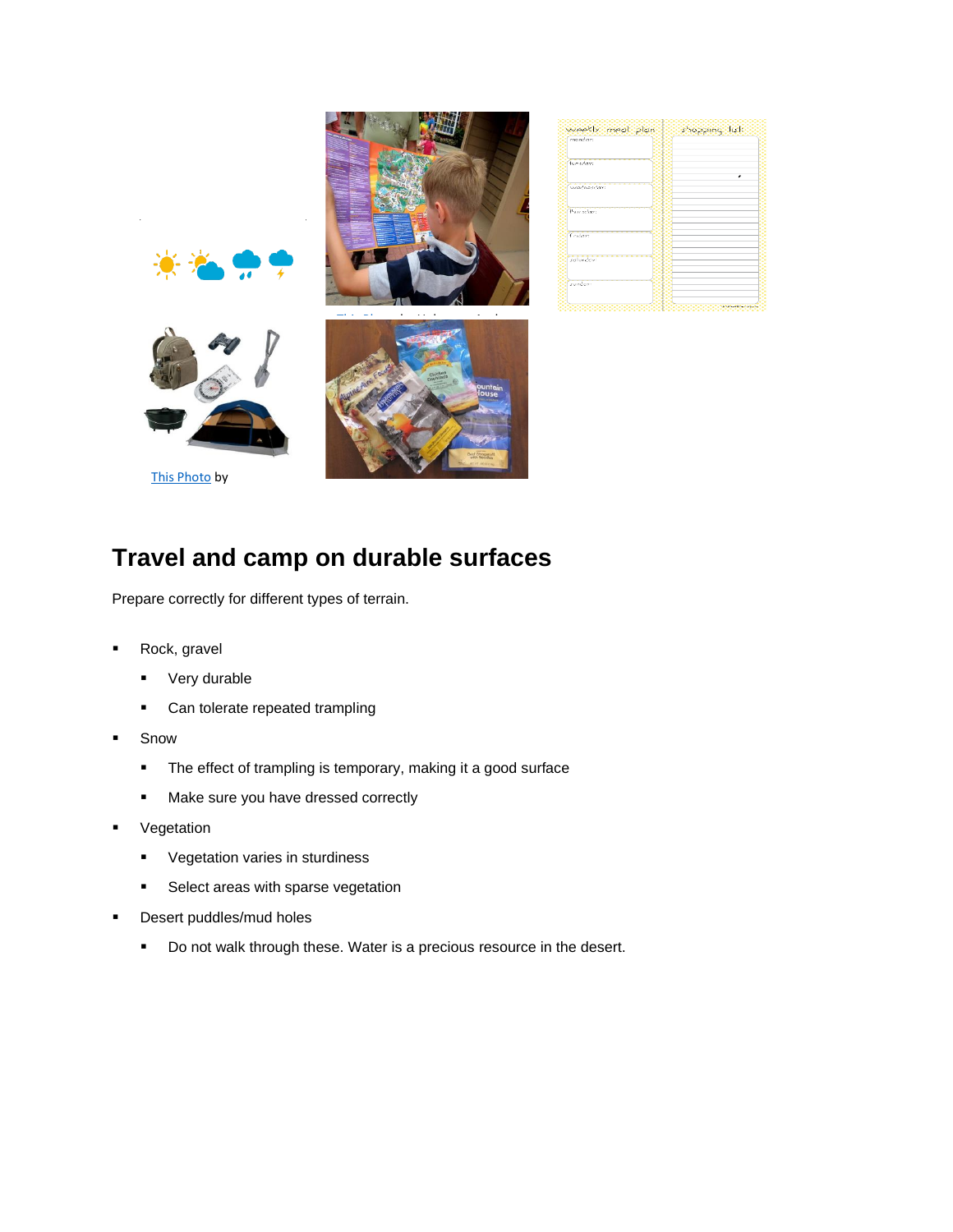

### **Dispose of waste properly**

- Do not bury trash!
- Strain dishwater and broadcast the strained water over a wide area at least 200 feet from the nearest water source.



## **Leave what you fi[nd](https://creativecommons.org/licenses/by-nc-nd/3.0/)**

- **•** Preserve the past! Give others the same opportunity you had to find things.
- Leave rocks, plants, and other natural objects as you find them.
- **AVOID INTRODUCING NON-NATIVE SPECIES.**
- Do not build structures, furniture, or dig trenches.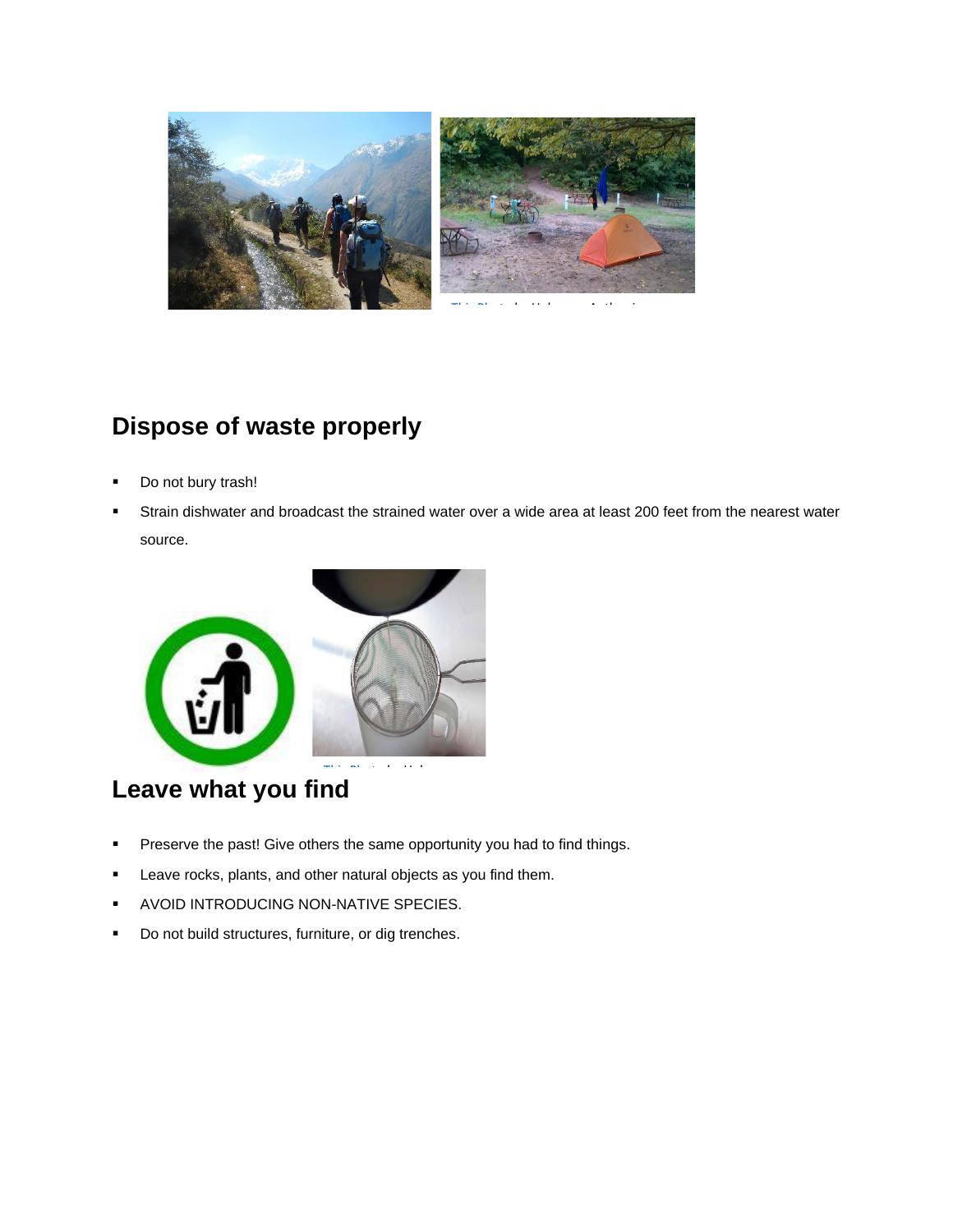

### **Mi[nimize](https://creativecommons.org/licenses/by-nc-sa/3.0/) campfire impact**

- Campfires can leave a lasting impact on the environment.
	- Use a lightweight stove for cooking
	- **■** Use a candle lantern for light.
- Where fires are permitted, use established fire areas.
- Keep fires small, use only sticks that can be broken by hand.
- Burn all wood to ash, put out campfires completely, then scatter cooled ashes.
- **BURN ONLY WOOD!!!**







#### **Respect [wildlife](https://creativecommons.org/licenses/by-sa/3.0/)** [This Photo](http://speartoons.blogspot.com/2009/06/illustration-friday-unfold.html) by Unknown Author is This Photo by Unknown Author is This Photo by Unknown Author is This Photo by<br>Photo by Unknown Author is This Photo by Unknown Author is This Photo by Unknown Author is This Photo by Unkno

- **•** Observe wildlife from a distance. Do not follow or approach them.
- **•** Never feed animals! Feeding animals can alter their feeding behaviors, making them prone to loss of food and predators. Animals can become dependent on humans for food.
- Store rations and food securely.
- Control pets at all times. If possible, leave them at home.
- Avoid wildlife during sensitive times.
	- Mating season
	- **Nesting**
	- Raising young